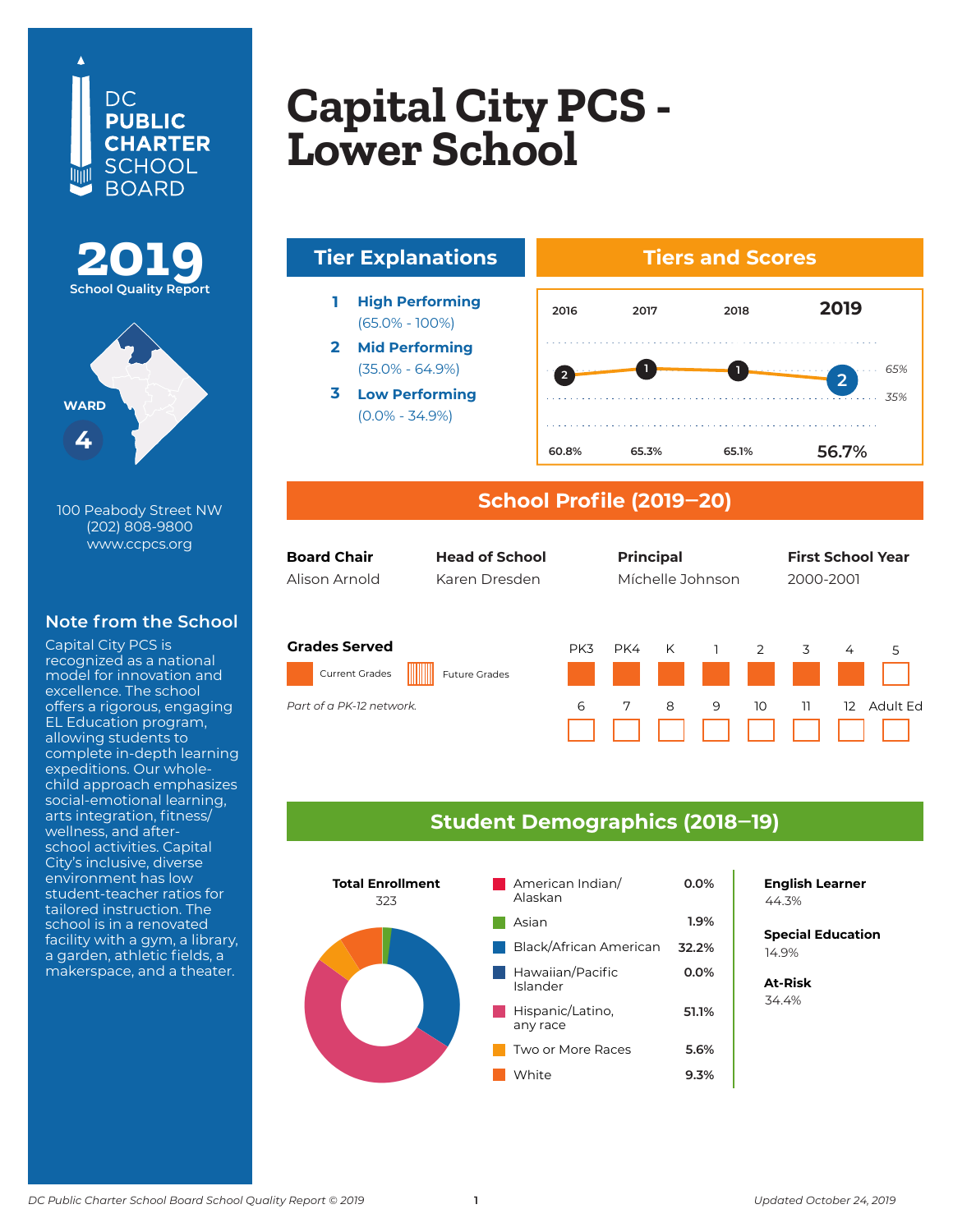# **Capital City PCS - Lower School**

**2019 School Quality Report**

| <b>KEY</b><br>2018-19 Grades Measured: PK3 - 4                                                                                | $\circ$                            | <b>Score</b><br>Floor | <b>Target</b> | 100           | <b>Points</b><br><b>Earned</b> | <b>Points</b><br><b>Possible</b> |
|-------------------------------------------------------------------------------------------------------------------------------|------------------------------------|-----------------------|---------------|---------------|--------------------------------|----------------------------------|
| <b>Student Progress (35 points): Academic Improvement Over Time</b>                                                           |                                    |                       |               |               |                                |                                  |
| Growth on the state assessment in<br><b>English Language Arts</b>                                                             | $\circ$                            | 51.8<br>30            | 70            | 100           | 9.5                            | 17.5                             |
| Growth on the state assessment in<br>mathematics                                                                              | $\circ$                            | 43.0<br>30            | 70            | 100           | 5.7                            | 17.5                             |
| Student Achievement (25 points): Approaching, Meeting, or Exceeding College and Career Ready Standards                        |                                    |                       |               |               |                                |                                  |
| <b>PARCC: English Language Arts</b><br>Approaching College and Career Ready<br>and Above                                      | $\mathbf 0$                        | 47.5                  |               | 100           | 3.6                            | 7.5                              |
| College and Career Ready                                                                                                      | 15.2<br>$\mathbf{0}$               |                       | 58.8          | 100           | 1.3                            | 5.0                              |
| <b>PARCC: Mathematics</b><br>Approaching College and Career Ready<br>and Above                                                | $\mathbf 0$                        | 52.5                  |               | 100           | 3.9                            | 7.5                              |
| College and Career Ready                                                                                                      | $\Omega$                           | (28.3)                | 64.2          | 100           | 2.2                            | 5.0                              |
| Gateway (5 points): Outcomes in Key Subjects that Predict Future Educational Success (returning students)                     |                                    |                       |               |               |                                |                                  |
| 3rd Grade English Language Arts<br>College and Career Ready                                                                   | 6.7<br>O                           |                       | 58.5          | 100           | 0.6                            | 5.0                              |
| <b>8th Grade Mathematics</b><br>College and Career Ready                                                                      |                                    |                       | 61.6          | 100           |                                |                                  |
| School Environment (30 points): Predictors of Future Student Progress and Achievement                                         |                                    |                       |               |               |                                |                                  |
| <b>Attendance</b><br>In-seat attendance                                                                                       | $\bigcirc$                         |                       |               | 85<br>95      | 7.8                            | 9.U                              |
| Re-enrollment<br>Percent of eligible students who re-enrolled                                                                 | $\circ$                            |                       | 67            | 89.9<br>92    | 8.2                            | 9.0                              |
| <b>Teacher Interaction Observations:</b><br><b>Classroom Assessment Scoring</b><br>System (CLASS)<br><b>Emotional Support</b> |                                    |                       | 4.5           | 6.4<br>6<br>7 | 4.0                            | 4.0                              |
| Classroom Organization                                                                                                        | $\circ$                            |                       | 4.5           | 6.1<br>6<br>7 | 4.0                            | 4.0                              |
| <b>Instructional Support</b>                                                                                                  | $\circ$<br>$\overline{\mathbf{2}}$ | 3.5<br>4              |               | 7             | 3.1                            | 4.0                              |
| <b>TOTAL SCORE 56.7</b>                                                                                                       | <b>TIER 2</b>                      |                       |               |               | <b>53.9</b> out of             | 95.0                             |